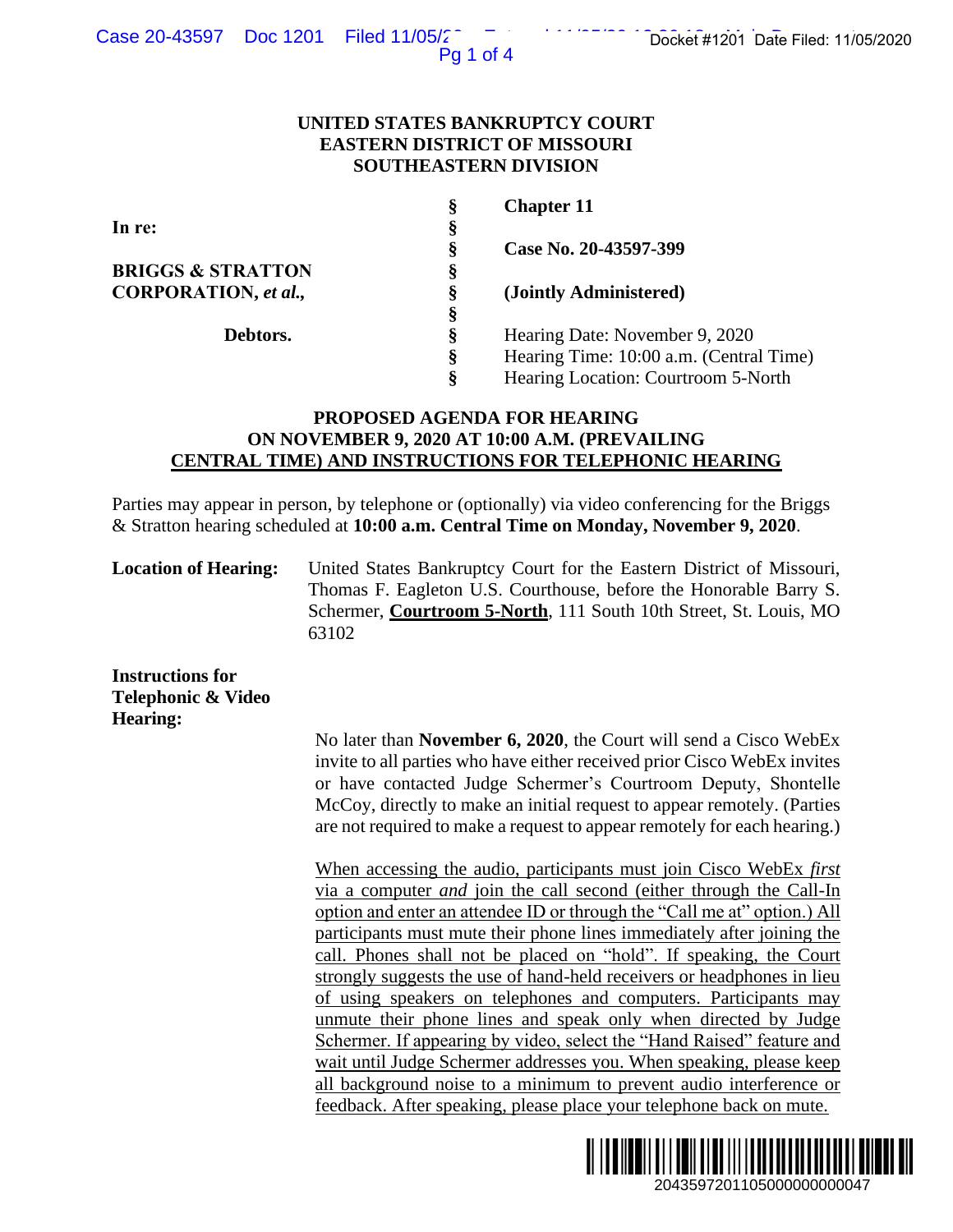## Case 20-43597 Doc 1201 Filed 11/05/20 Entered 11/05/20 12:36:18 Main Document Pg 2 of 4

If there is a problem connecting to Cisco WebEx audio, please disconnect your phone line and re-dial. If there is an issue gaining access to the video feed, please log out of Cisco WebEx then login. If the issue persists, please e-mail Ms. McCoy at [Shontelle\\_McCoy@moeb.uscourts.gov](mailto:Shontelle_McCoy@moeb.uscourts.gov) promptly and we will work on resolving the issue.

The Court's official announcement will be posted on the Court's website: [https://www.moeb.uscourts.gov/update-concerning](https://www.moeb.uscourts.gov/update-concerning-telephonic-hearings-bankruptcy-court)[telephonic-hearings-bankruptcy-court](https://www.moeb.uscourts.gov/update-concerning-telephonic-hearings-bankruptcy-court) and [https://www.moeb.uscourts.gov/briggs-stratton-corporation-et-al.](https://www.moeb.uscourts.gov/briggs-stratton-corporation-et-al) Instructions for appearances may also be found on [http://www.kccllc.net/briggs.](http://www.kccllc.net/briggs)

| <b>Item Number</b> | <b>Motion</b>                                                                                                                                                                                                                                                                                                                                                                                                                                                                         | <b>Attorney Presenting</b>    |
|--------------------|---------------------------------------------------------------------------------------------------------------------------------------------------------------------------------------------------------------------------------------------------------------------------------------------------------------------------------------------------------------------------------------------------------------------------------------------------------------------------------------|-------------------------------|
|                    | Motion of Debtors Pursuant to 11 U.S.C.<br>§1121(d) to Extend Exclusive Periods<br>[Docket No. 1151].<br><b>Related Documents:</b> No related documents<br>filed.                                                                                                                                                                                                                                                                                                                     | Debora Hoehne                 |
| $\overline{2}$     | <b>Objections:</b> No objections filed.<br>Motion of Debtors for Order (I) Authorizing<br>Use, Sale, or Lease of Certain Property of the<br>Estate, (II) Establishing Procedures for De<br>Minimis Asset Sales, and (III) Granting<br>Related Relief [Docket No. 1124].<br><b>Related Documents:</b> No related documents<br>filed.                                                                                                                                                   | <b>Janiel Myers</b>           |
| 3                  | <b>Objections:</b> No objections filed.<br>Motion of Debtors for Entry of Order (I)<br>Approving<br>Disclosure<br>Statement;<br>(II)<br><b>Establishing Notice and Objection Procedures</b><br>for Confirmation of Plan; (III) Approving<br>Solicitation Packages and Procedures for<br>Distribution Thereof; (IV) Approving Form<br>of Ballots and Establishing Procedures for<br>Voting on Plan; and (V) Granting Related<br>Relief [Docket No. 1070].<br><b>Related Documents:</b> | Debora Hoehne<br>Eli Blechman |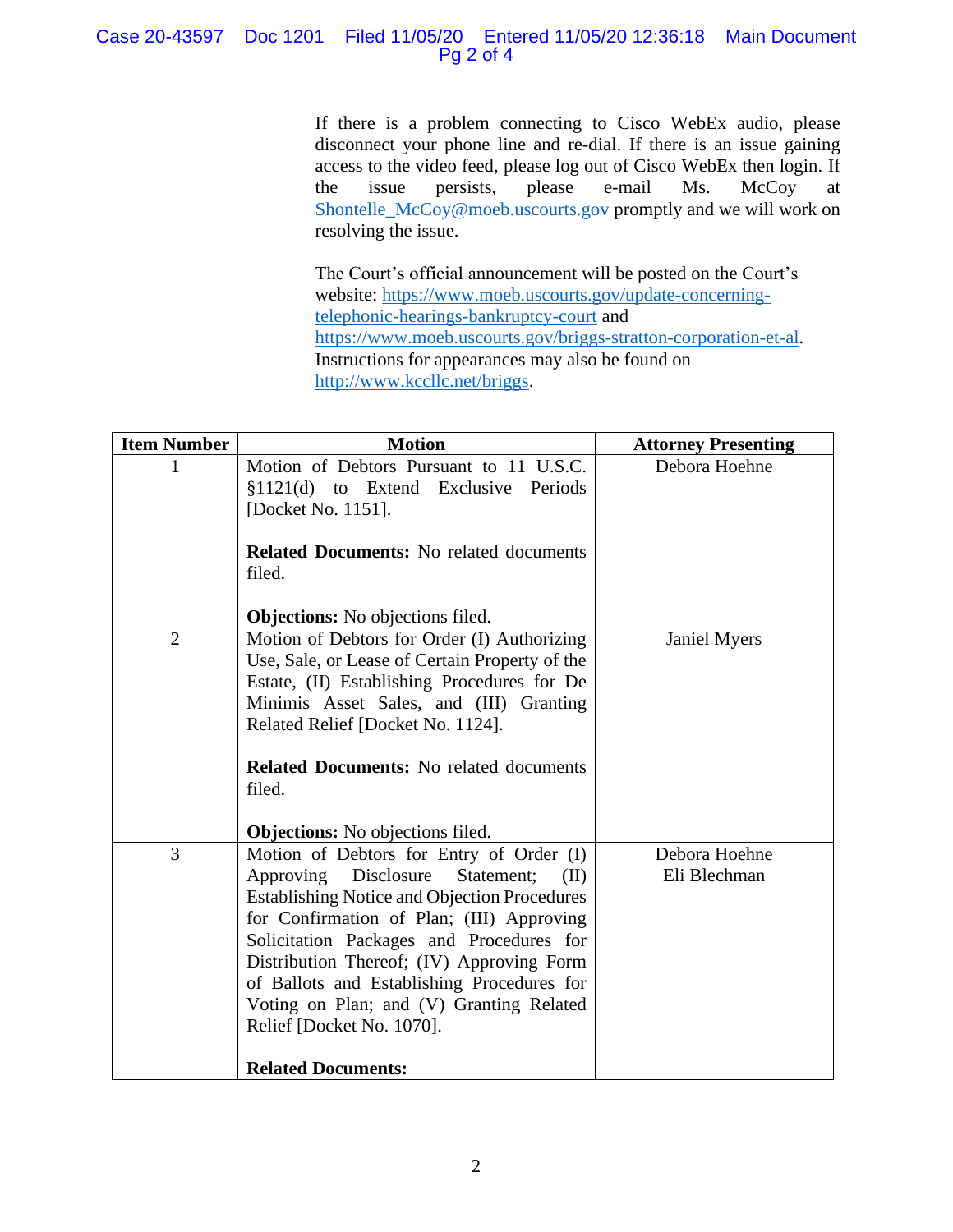# Case 20-43597 Doc 1201 Filed 11/05/20 Entered 11/05/20 12:36:18 Main Document Pg 3 of 4

| Disclosure Statement for Joint Chapter 11<br>Plan of Briggs & Stratton Corporation and Its<br>Affiliated Debtors [Docket No. 1067].                                                                                                                                                                                                                                 |  |
|---------------------------------------------------------------------------------------------------------------------------------------------------------------------------------------------------------------------------------------------------------------------------------------------------------------------------------------------------------------------|--|
| Corrected PDF Motion and Exhibit C1-C3<br>[Docket No. 1071].                                                                                                                                                                                                                                                                                                        |  |
| Corrected PDF Exhibit B, D-E and F [Docket]<br>No. 1072].                                                                                                                                                                                                                                                                                                           |  |
| <b>Objections:</b><br>Certain Insurers' Objection to Disclosure<br>Statement [Docket No. 1193].                                                                                                                                                                                                                                                                     |  |
| United States Trustee's Objection to Chapter<br>11 Disclosure Statement for the Joint Chapter<br>11 Plan of Briggs & Stratton Corporation and<br>Its Affiliated Debtors [Docket No. 1195].                                                                                                                                                                          |  |
| Objection of the Securities and Exchange<br>Commission to Debtors' Motion for Entry of<br>Order (I) Approving Disclosure Statement;<br>(II) Establishing Notice and Objection<br>Procedures for Confirmation of Plan; (III)<br>Approving Solicitation<br>Packages<br>and<br>Procedures for Distribution Thereof; (IV)<br>Approving Form of Ballots and Establishing |  |
| Procedures for Voting on Plan; and (V)<br>Granting Related Relief [Docket No. 1197].                                                                                                                                                                                                                                                                                |  |

Dated: November 5, 2020 St. Louis, Missouri